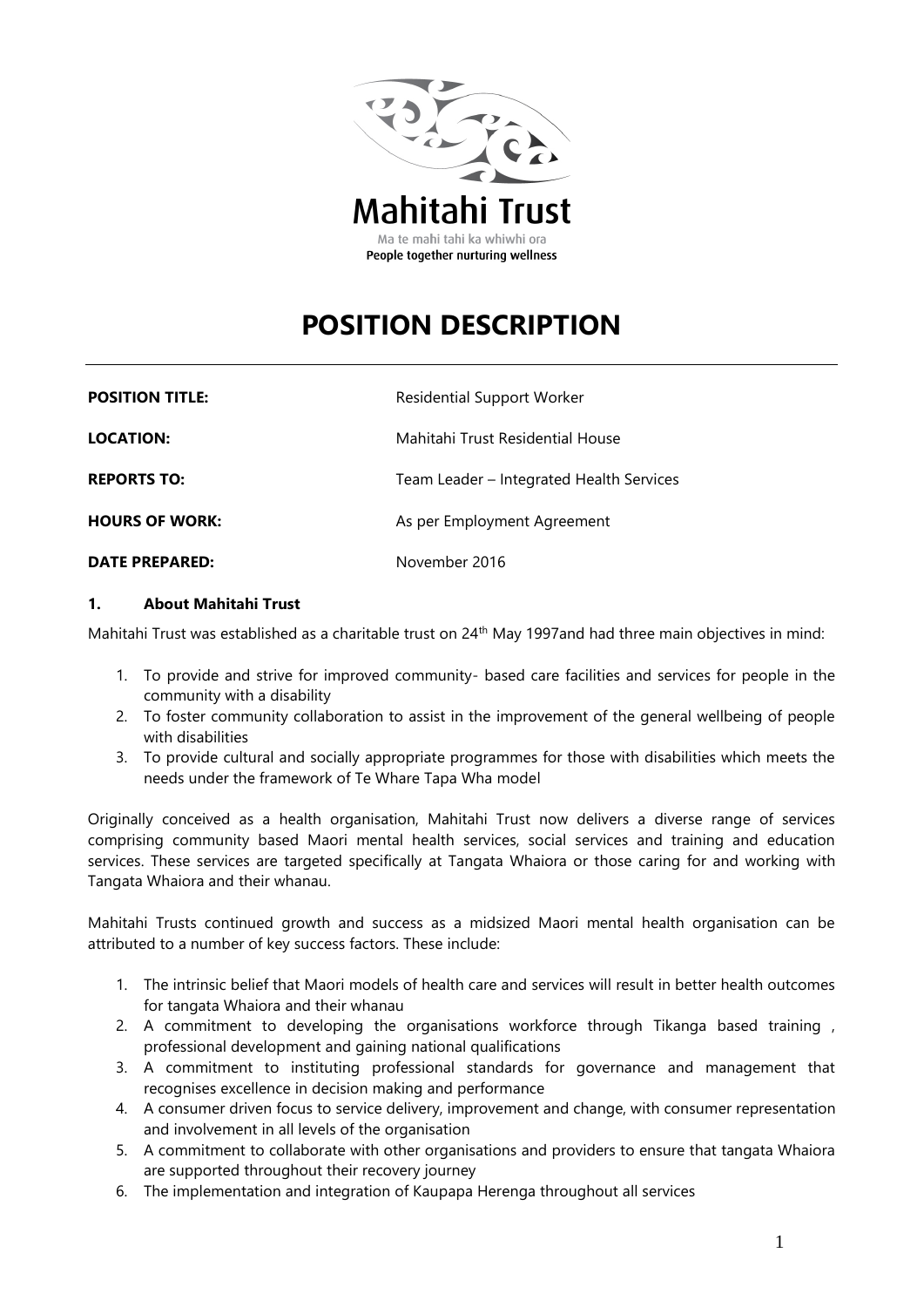# **TE AWA AO HOU**

- Ω The koru on top of the logo represents Wairuatanga - acknowledgement of the beginning and end of all things and the intimate connections to environments.
	- Manaakitanga allowing the journey to develop and to be nurtured in mana enhancing ways.
	- Rangatiratanga representing the empowerment of individuals to determine their own pathway.
- Œ The smaller koru shows Te Ahi Kaa Roa that which keeps the home fires burning aha koa te aha, ko matou tera, nga kaimahi.
- G The current that flows through this symbol represents Whanaungatanga that of which is not limited to whakapapa but extends to establishing and maintaining relationships to a wider set of acquaintances.
	- Kaitiakitanga ensuring the active practice of responsibility with Tangata Whaiora, whanau and communities.
- 

А

Matauranga - holds the korero "Ma te mahi tahi ka whiwhi ora" and represents the flow of knowledge from all directions as depicted by all the open connections between the koru.

Œ The smaller koru Mahi Ngatahi, working together to achieve outcomes.

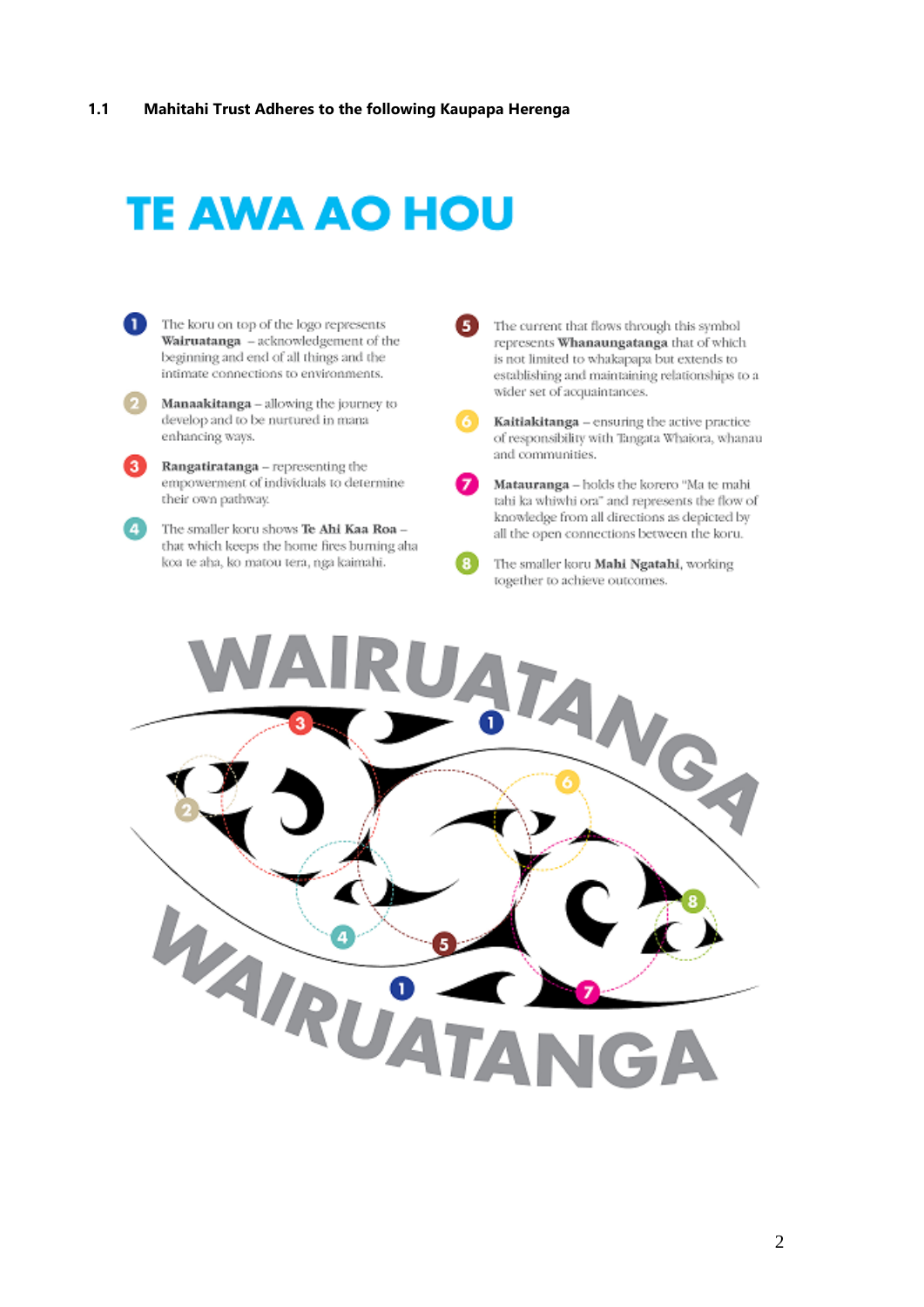# **2. Objectives of the Iwi Based Solutions Service**

- 2.1 The service will support tangata whai ite ora with a mental illness/co-existing disorder to [re]create their aspirations, and move towards realising their potential through offering support that will:
	- 1. Enable them to live full and participatory lives (as much as possible) within the community
	- 2. Assist their identifying and achieving their goals in terms of employment, friendships, cultural, spiritual and whanau connections
	- 3. Assist people in developing / gaining skills, and provide the support that will strengthen their identity and knowledge of tikanga Māori, enhance their quality of life, including achieving maximum wellness in the community.
	- 4. Aim to maximise and mobilise the strengths of tangata whai ite ora, their whanau and other natural supports in the community.
	- 5. Assist their identifying, accessing and successfully living In housing and community that will best meet their needs (within the constraints of affordability)
	- 6. Maximise their mental health wellbeing sustainably
	- 7. Deliver services within the whanau ora framework as defined by Ngati Whatua within its whanau ora plan

#### **3. The Position**

#### **3.1 Purpose of the Position**

Using the principles of strength-based recovery, ensure that the day to day needs of tangata whai ite ora are met.

To provide a homely environment where all participate and work together.

| <b>KEY ACCOUNTABILITIES:</b>                                               | <b>KEY PERFORMANCE INDICATORS:</b>                                                                                                                                                                                                                                                                                                                                                                                                                                                                                                                                                                                                                                                                          |
|----------------------------------------------------------------------------|-------------------------------------------------------------------------------------------------------------------------------------------------------------------------------------------------------------------------------------------------------------------------------------------------------------------------------------------------------------------------------------------------------------------------------------------------------------------------------------------------------------------------------------------------------------------------------------------------------------------------------------------------------------------------------------------------------------|
| Ensures that the day to day needs of tangata<br>1.<br>whai ite ora are met | Tangata whai ite ora work meets National Mental<br>٠<br>Health Standards.<br>Tangata whai ite ora participate in assisting with<br>cooking and household chores.<br>Tangata whai ite ora personal cares e.g. hygiene,<br>presentation, health needs etc are of a high<br>standard<br>Medication is managed without error<br>٠<br>Scheduled appointments are attended<br>٠<br>Concerns are reported in a timely manner<br>٠<br>Whanau are included in the tangata whai ite ora<br>$\bullet$<br>lives<br>Tangata whai ite ora participates in planned<br>activities<br>To be actively engaged with tangata whai ite ora<br>٠<br>e.g. communicates and participates in household<br>activities while on shift. |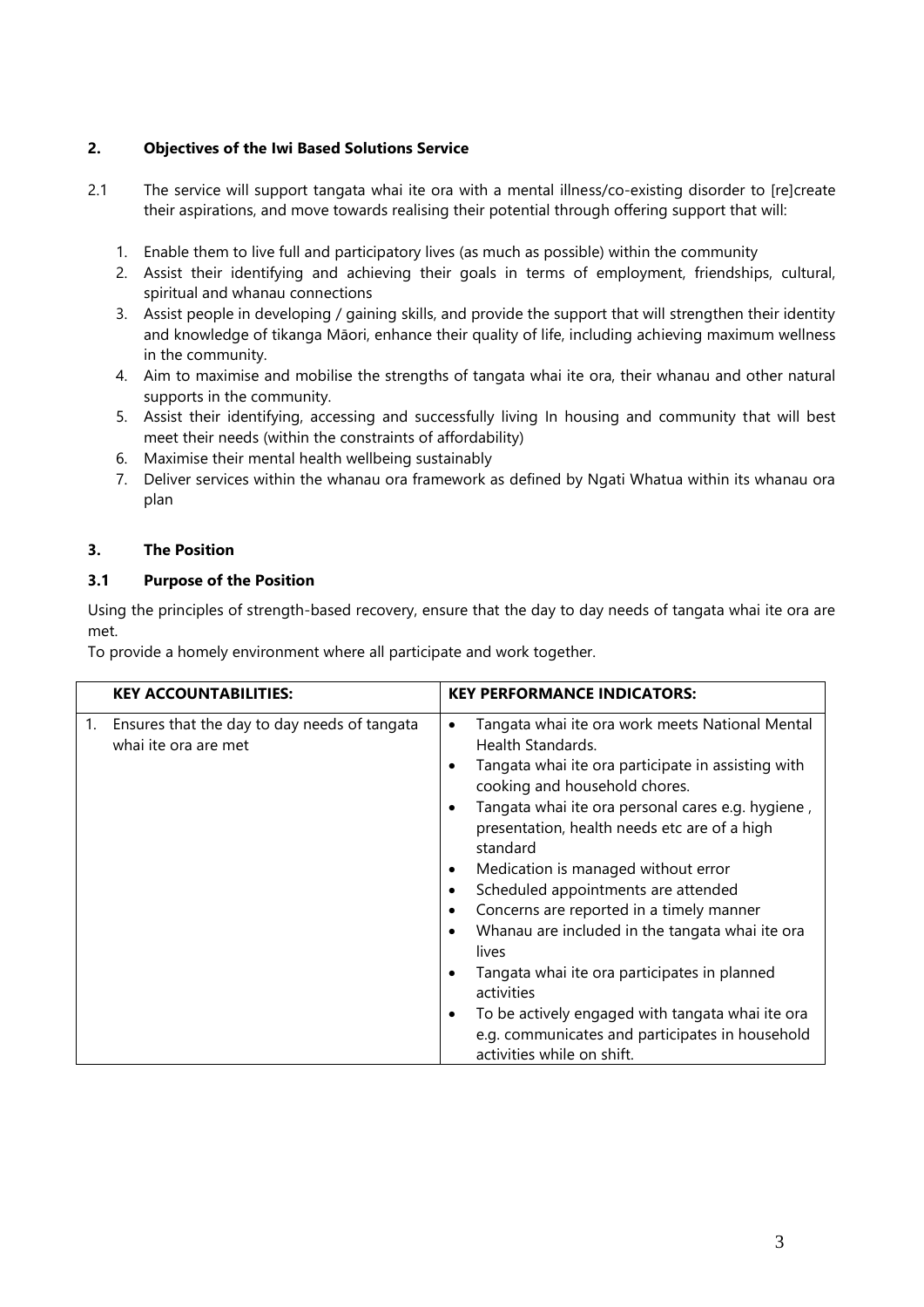| 2. | Documentation is accurate and up to date                                                                                                                                                                                    | $\bullet$<br>$\bullet$                           | Daily progress notes adhere to relevant policies<br>e.g. Documentation and Management of Tangata<br>whai ite ora files, Health Information Policy,<br>Privacy Policy, Informed Consent Policy etc<br>Recovery and Care plans are completed and                                                                                                                                          |
|----|-----------------------------------------------------------------------------------------------------------------------------------------------------------------------------------------------------------------------------|--------------------------------------------------|-----------------------------------------------------------------------------------------------------------------------------------------------------------------------------------------------------------------------------------------------------------------------------------------------------------------------------------------------------------------------------------------|
|    |                                                                                                                                                                                                                             | $\bullet$<br>$\bullet$                           | reviewed as required.<br>Incident reports are completed as required.<br>Other reports are accurate and timely                                                                                                                                                                                                                                                                           |
| 3. | Develops effective and approachable<br>relationships with tangata whai ite ora and<br>their whanau, to achieve identified goals and<br>support needs                                                                        | $\bullet$<br>$\bullet$<br>$\bullet$              | Encourages whanau involvement<br>Manages individual relationships effectively.<br>Has evidence that identified goals have been<br>achieved                                                                                                                                                                                                                                              |
| 4. | Ensures each tangata whai ite ora Recovery<br>and care plan is appropriately managed by<br>working closely with clinical teams, Support<br>Workers, Key workers and other relevant<br>service providers and services.       | $\bullet$<br>$\bullet$<br>$\bullet$<br>$\bullet$ | Identified support hours are used efficiently<br>Effective and timely communication about<br>individual needs takes place.<br>The needs of tangata whai ite ora/whanau are re-<br>evaluated on a regular basis.<br>A positive and professional approach is<br>presented on behalf of Mahitahi Trust. Maintains<br>a good awareness of what resources are available<br>in the community. |
| 5. | Establishes positive working relations and<br>works collaboratively with ADHB clinical<br>representatives and other key workers and<br>team members and attends relevant meetings,<br>including monthly inter-departmental. | $\bullet$<br>$\bullet$                           | Measured by colleague, ADHB clinical<br>representative, external agency and community<br>group feedback.<br>Involvement and participation at meetings.                                                                                                                                                                                                                                  |
| 6. | Acts as the face of service delivery to tangata<br>whai ite ora and their whanau, staff, external<br>agencies and other groups.                                                                                             | $\bullet$                                        | Effective relationships are developed and<br>maintained with external agencies and key<br>stakeholders.                                                                                                                                                                                                                                                                                 |
| 7. | Actively supports cultural awareness within<br>the organisation.                                                                                                                                                            | $\bullet$<br>$\bullet$<br>$\bullet$              | Adheres to Ngati Whatua Tikanga<br>Supports Mahitahi Trust's cultural processes and<br>range of services, referring tangata whai ite ora,<br>where necessary, for specialised support.<br>Service provision for Maori takes into account the<br>Maori concepts of health and wellbeing.                                                                                                 |
| 8. | Complies with all Mahitahi Trust's policies and<br>procedures.                                                                                                                                                              | $\bullet$                                        | All policies and procedures are complied with<br>particular emphasis on documentation, service<br>delivery and health and safety.                                                                                                                                                                                                                                                       |
| 9. | Identifies and acts on any potential risks,<br>crises or issues associated with tangata whai<br>ite ora, service delivery, colleagues or within<br>Mahitahi Trust's property.                                               | $\bullet$<br>$\bullet$                           | Demonstrates risk awareness and plans to<br>mitigate any potential problems or refers such<br>risks/issues/crises to the Manager.<br>Incidents are correctly reported.                                                                                                                                                                                                                  |
|    | 10. Maintains a safe environment for tangata whai<br>ite ora and staff as determined by HADSS<br>(Health and Disability Service Standards),<br>emergency planning and Health and Safety<br>Standards.                       | $\bullet$                                        | All HADSS, emergency planning and Health and<br>Safety Standards are complied with.                                                                                                                                                                                                                                                                                                     |
|    | 11. Actively participates in on-going training and<br>development, supervision (individual and<br>group), and performance reviews.                                                                                          | $\bullet$                                        | Training and development, supervision, and<br>performance reviews are completed.                                                                                                                                                                                                                                                                                                        |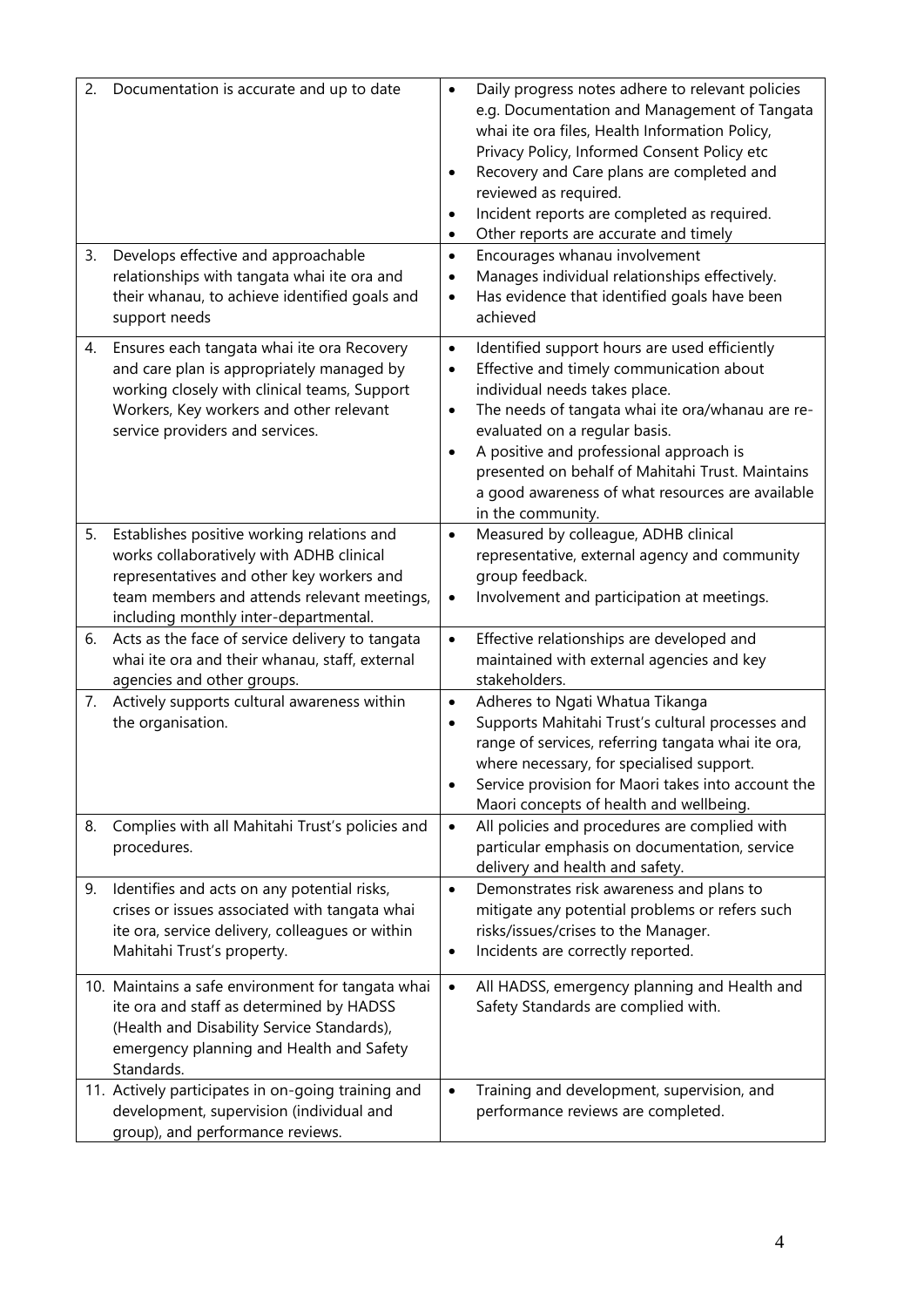| 12. Actively participates in Quality initiatives as<br>required. | Works with Mahitahi Trust to define and<br>implement strategies to support continuous<br>quality improvement for the organisation,<br>tangata whai ite ora, and the team.<br>Educate/ inform according to best practice<br>$\bullet$ |
|------------------------------------------------------------------|--------------------------------------------------------------------------------------------------------------------------------------------------------------------------------------------------------------------------------------|
|                                                                  | guidelines and training.                                                                                                                                                                                                             |
|                                                                  | Works closely with Mahitahi Trust to identify<br>$\bullet$<br>opportunities for continuous quality                                                                                                                                   |
|                                                                  | improvement in the delivery of services.                                                                                                                                                                                             |
|                                                                  | To adhere to the Policies and Procedures of the<br>$\bullet$                                                                                                                                                                         |
|                                                                  | Organisation.                                                                                                                                                                                                                        |
|                                                                  | To contribute to the formation of Policies and<br>$\bullet$<br>Procedures.                                                                                                                                                           |
| 13. Identifies and acts on individual safety and                 | To recognise your individual responsibility for<br>$\bullet$                                                                                                                                                                         |
| responsibility that identify, eliminate, isolate                 | health and safety under the Health and Safety Act                                                                                                                                                                                    |
| or minimise hazards in the workplace.                            | 1992.<br>Will ensure own personal safety and working<br>$\bullet$                                                                                                                                                                    |
|                                                                  | environment is maintained at a safe level.                                                                                                                                                                                           |
|                                                                  | To adhere to all workplace Health and Safety<br>$\bullet$                                                                                                                                                                            |
|                                                                  | regulations.                                                                                                                                                                                                                         |
|                                                                  | Comply with infections control policies and<br>$\bullet$                                                                                                                                                                             |
|                                                                  | procedures and best practice quidelines.<br>Will report any health safety/ infection control<br>$\bullet$                                                                                                                            |
|                                                                  | hazards.                                                                                                                                                                                                                             |
|                                                                  | Ensure a safe working environment and safe<br>$\bullet$                                                                                                                                                                              |
|                                                                  | working practices for self, tangata whai ite ora                                                                                                                                                                                     |
|                                                                  | and other staff.<br>Report any Health and Safety concerns to the<br>$\bullet$                                                                                                                                                        |
|                                                                  | appropriate people, Quality Assurance/ Team                                                                                                                                                                                          |
|                                                                  | Leader. Contribute and adhere to Mahitahi Trust                                                                                                                                                                                      |
|                                                                  | Health and Safety Policies and Procedures.                                                                                                                                                                                           |
|                                                                  | Will adhere to your Professional Body and Codes<br>$\bullet$                                                                                                                                                                         |
|                                                                  | of Practice Standards (if applicable).                                                                                                                                                                                               |
| 14. Undertakes other work as negotiated and                      | Other work is undertaken and completed.<br>$\bullet$                                                                                                                                                                                 |
| agreed with the Service Manager.                                 | Commitment and flexibility are demonstrated.<br>$\bullet$                                                                                                                                                                            |

# **4. Relationships**

#### **4.1 Internal/external:**

- Tangata whai ite ora and their Whanau/families
- Mahitahi Trust colleagues
- Key workers in health and clinical services
- ADHB clinical representatives
- Mental health and addictions services providers, health providers and consumer groups, i.e. GPs, pharmacies and other health professionals
- Community groups and Government agencies
- Non-government organisation service providers
- Other key agencies i.e. WINZ, Banks etc.

# **5. Person specifications:**

### **5.1 Qualifications and Knowledge**

- National Certificate in Mental Health (Support Work), Minimum Level 4 Mental Health qualification or similar
- Have knowledge of relevant Acts
- Knowledge of, and experience in residential services